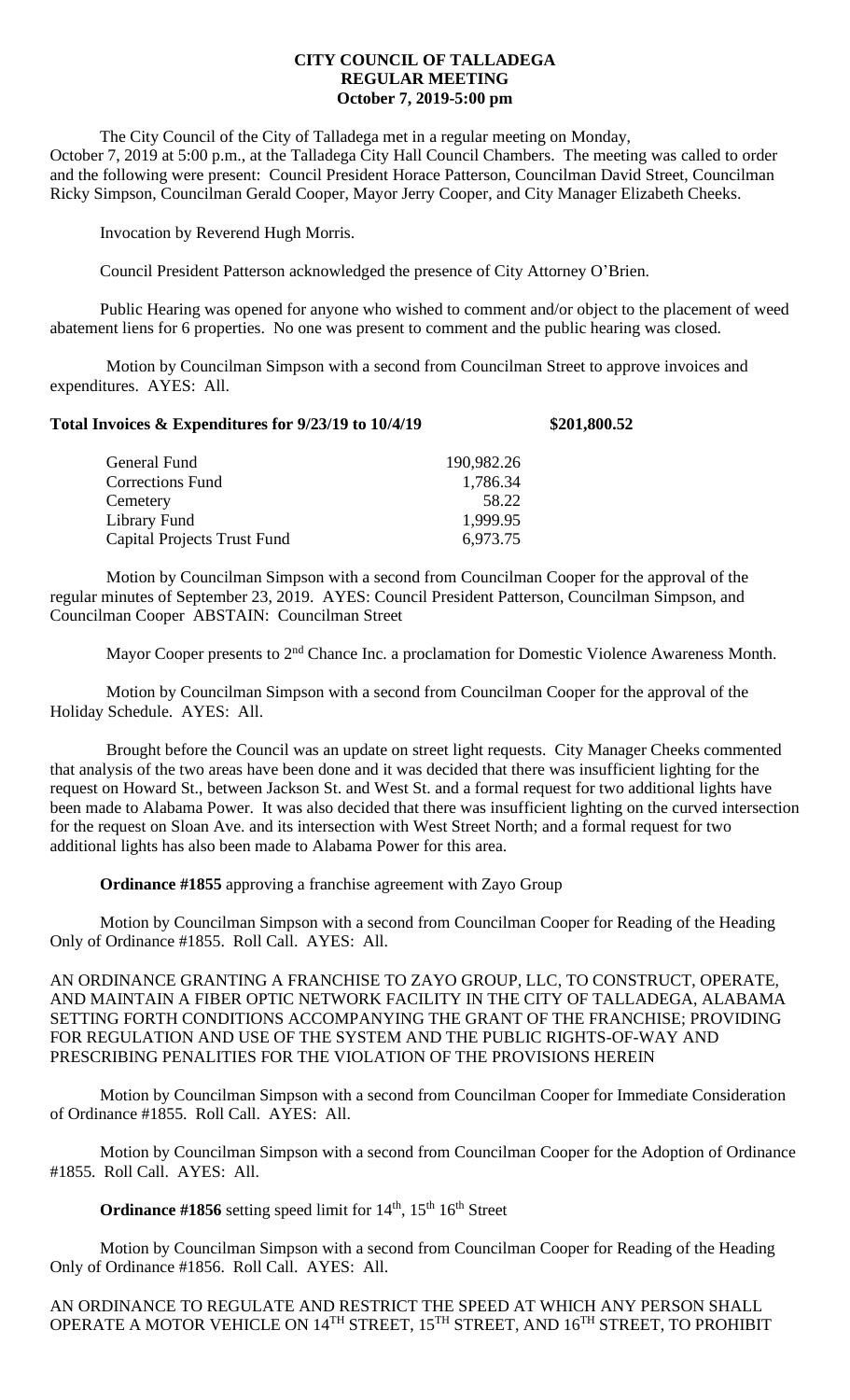## ON STREET PARKING ON SAID STREETS AND TO PROVIDE PUNISHMENT FOR THE VIOLATION THEREOF

Motion by Councilman Street with a second from Councilman Simpson for Immediate Consideration of Ordinance #1856. Roll Call. AYES: All.

Motion by Councilman Street with a second from Councilman Simpson for the Adoption of Ordinance #1856. Roll Call. AYES: All.

**Resolution #4898– to Resolution #4903** to assess weed abatement liens for 6 properties

Motion by Councilman Simpson with a second from Councilman Cooper for the approval of Resolution #4898 to Resolution #4903. Roll Call. AYES: All.

**Resolution #4904** for approval of a user agreement with Talladega College for use of the Ben E. Bruner Sports Complex during the period of October 8, 2019 through September 30, 2020 fir a cost of \$1,500.00

Motion by Councilman Simpson with a second from Councilman Street for the approval of Resolution #4904. Roll Call. AYES: All.

**Resolution #4905** for approval of a user agreement with Talladega College for use of the indoor pool at Spring Street Recreation Center during the period of October 8, 2019 through September 30, 2020 for a cost of \$1,500.00

Motion by Councilman Simpson with a second from Councilman Street for the approval of Resolution #4905. Roll Call. AYES: All.

**Resolution #4906** approval of donation of two surplused, used 2011 Ford F250 to the Talladega City School Board

Motion by Councilman Street with a second from Councilman Cooper for the approval of Resolution #4906. Roll Call. AYES: Council President Patterson, Councilman Street, and Councilman Cooper ABSTAIN: Councilman Simpson

Councilman Street questioned if these two donated vehicles could have been held in service longer saving the City money.

**Resolution #4907** approving condemnation and demolition of structure at 820 Scott St. **Resolution #4908** approving condemnation and demolition of structure at 619 McKinley St. (2 structures)

**Resolution #4909** approving condemnation and demolition of structure at 732 Pulliam St. **Resolution #4910** approving condemnation and demolition of structure at 823 Allen St. **Resolution #4911** approving condemnation and demolition of structure at 421 Spring St. **Resolution #4912** approving condemnation and demolition of structure at 121 Elbert Davis St. **Resolution #4913** approving condemnation and demolition of structure at 502 Parkway Ave. West **Resolution #4914** approving condemnation and demolition of structure at 1698 Battle St. W. **Resolution #4915** approving condemnation and demolition of structure at 1002 Coosa St. W. **Resolution #4916** approving condemnation and demolition of structure at 700 Roosevelt St. **Resolution #4917** approving condemnation and demolition of structure at 141 Elbert Davis St.

Council President Patterson stated that there was a requested extension for Resolution #4909 by the property owner.

Doc Russell came before the Council concerning Resolution #4917 requesting an extension so the family could figure out what to do with the property. Delois Fikes also came before the Council requesting that the Council look into the matter of their insurance company delaying on paying on the policy. City Manager Cheeks stated that this would be a civil suit and that the City does not handle such issues. A 30-day extension was given for this property.

A representative for the property located at 1698 Battle St. W. came before the Council requesting additional time. It was requested that written notification from the property owner was needed for the representative. A 30-day extension was also given for this property.

Motion by Councilman Simpson with a second from Councilman Cooper for the approval of Resolution #4907 to #4917 excluding Resolution #4909, #4914, and #4917. Roll Call. AYES: All.